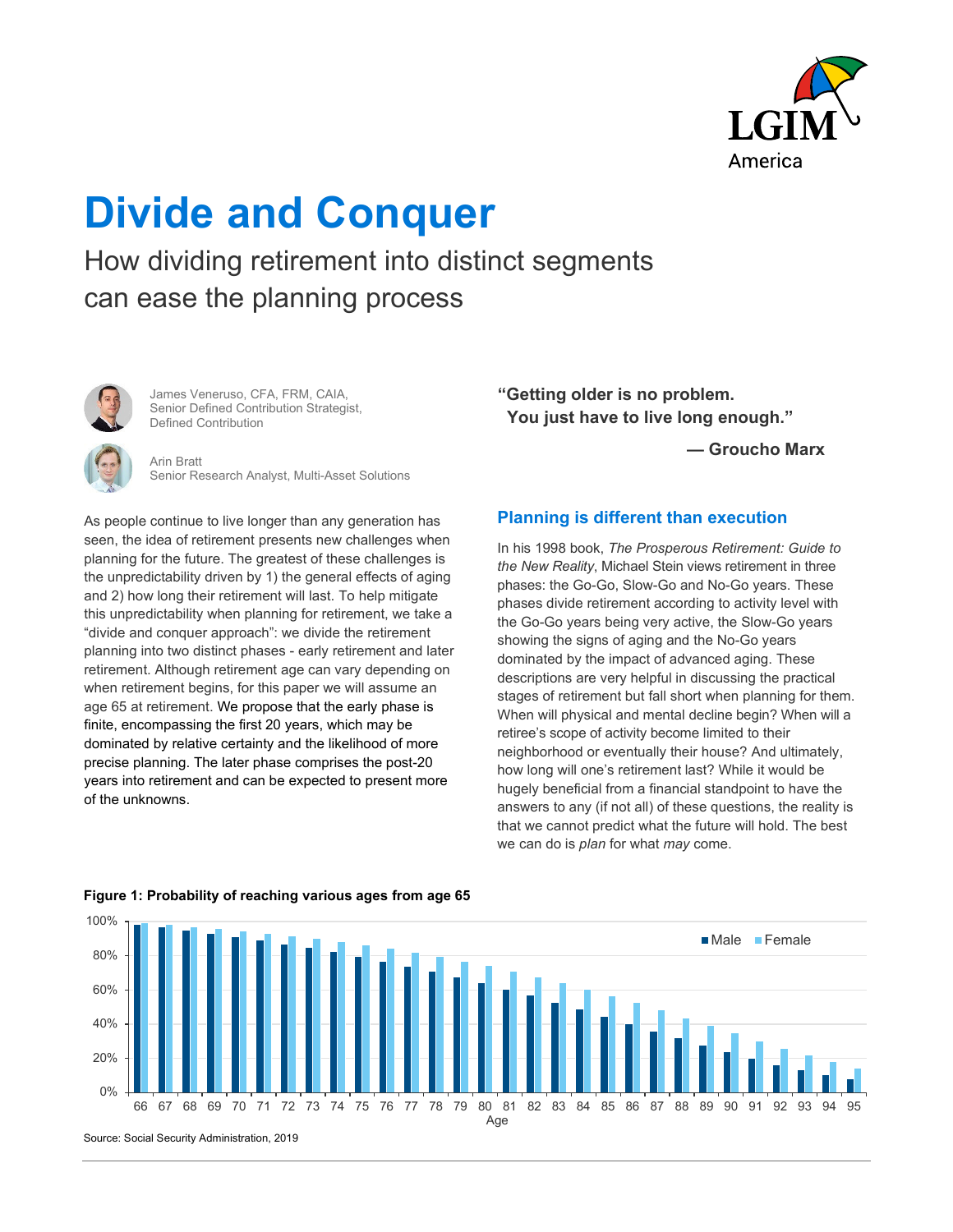### **Life-expectancy trends**

For planning purposes, it is important to impose order on the uncertainty of retirement length. This begins with understanding life expectancy trends. On the previous page, Figure 1 illustrates the probability that males and females who live to 65 will survive to ages beyond 65. For example, it shows that, on average, once an individual reaches age 65, there is a roughly 50% chance of living to age 85 (more specifically, 45% chance for males and 57% chance for females). Of those who do live to 85, there is a 17% chance for males and 26% chance for females to live to age 95. For those females who live to 95, statistics show that they will have a 3% chance of living to age 105.<sup>1</sup>

#### **Quality vs. quantity**

There are two key things we can learn from these numbers. The first lesson is that, in today's society, both men and women have a reasonable chance of living to approximately age 85. The second lesson is that an ever-increasing number of retirees will live even longer into retirement. This creates a conundrum. Some retirees will realistically only need to cover 20 years or less of spending in retirement; however, they *must be prepared* to cover 40 or more years of retirement spending. As a result, retirees are faced with two tough financial choices – either spend as if you only need 20 years of income and risk being left resource constrained longer-term or spend significantly less in the early "Go-Go" phase, anticipating a 40-year retirement, and potentially miss enjoying a large portion of their hard-earned retirement savings at a time they are healthy enough to enjoy it.

#### **Planning ahead**

Planning now for later is important. As we age, our ability to process new information and make decisions – so-called "fluid abilities" – exhibit a marked decrease beginning around age 55.<sup>2</sup> This fluid ability is precisely the type of processing involved in making financial decisions. Retirement Solutions, therefore, must accommodate the real possibility of one cognitively slowing down the older one gets.

## **The answer to planning**

We believe the answer to the retirement planning conundrum is a two-part division of retirement. The first phase, Early Retirement, covers the first 20 years through which most retirees, statistically, will generally survive. As Figure 1 reminds us, on average 80% of retirees will survive for the first 20 years of retirement (78% for men and 85% for females, assuming an age 65 for retirement). Because of this relatively high degree of certainty in this finite timeframe, we can better plan for this first phase of

retirement. The second phase, Late Retirement, covers the remainder of retirement: a period of uncertain length. To address every retiree's uncertain length of retirement, retirees need an approach that allows as much retirement as possible to benefit from certainty, while at the same time carefully plan for the time period with the most uncertainty. By separating retirement into two distinct phases, we allow the specific planning for each phase to carry its own set of financial goals and objectives.

### **Early Retirement**

We propose that the first phase is a finite, 20-year, fixed period that allows for an efficient use of savings, capital building and systematic drawdowns over the entire period. We believe that the best approach to providing consistent income for this period is to use a drawdown strategy with a fixed 20-year horizon – where the income levels adjust regularly to ensure the impact of market movements can be distributed evenly over the entire period. Simultaneously, the assets are managed in a way that also aims to protect the wealth from downside market turns while also setting aside assets for the second phase of retirement including unexpected emergencies.

#### **Late Retirement**

Using Figure 1, LGIM America calculates that on average less than a fifth of retirement wealth (20% for women and 16% for men) is spent in late retirement; however, for those who survive to age 85 it is more like a quarter (27% for women and 25% for men). Planning for later retirement has become a requirement, as more individuals are surviving longer into retirement. Statistically, those retirees who survive to age 85 will continue a life expectancy for about five more years (age 91 for women and age 90 for men). Those who survive to ages 90 or 91 will statistically enjoy an additional three to four years (age 94 for women and age 93 for men). These statistics present a paradox: the longer we live, the longer we are *expected* to live. In our view, the financial planning for this paradox requires one of two solutions.

The first planning solution is to develop a drawdown strategy that steadily decreases income levels as individuals age and in response to adverse market movements. In contrast to the type of drawdown strategy discussed for early retirement, such a strategy might display the unavoidable tendency to continually drawdown income. This happens to be a familiar strategy that can be easy to employ, as this is precisely the type of strategy followed by the Required Minimum Distribution (RMD) governmental rules. In fact, RMD rates are calculated based on life expectancy tables such as Figure 1

<sup>1</sup> Source: Actuarial Life Table, Social Security Administration, 2019 https://www.ssa.gov/oact/STATS/table4c6.html

<sup>2</sup> Murman DL. The impact of age on cognition. *Seminars in Hearing.* 2015;36(3):111–121.